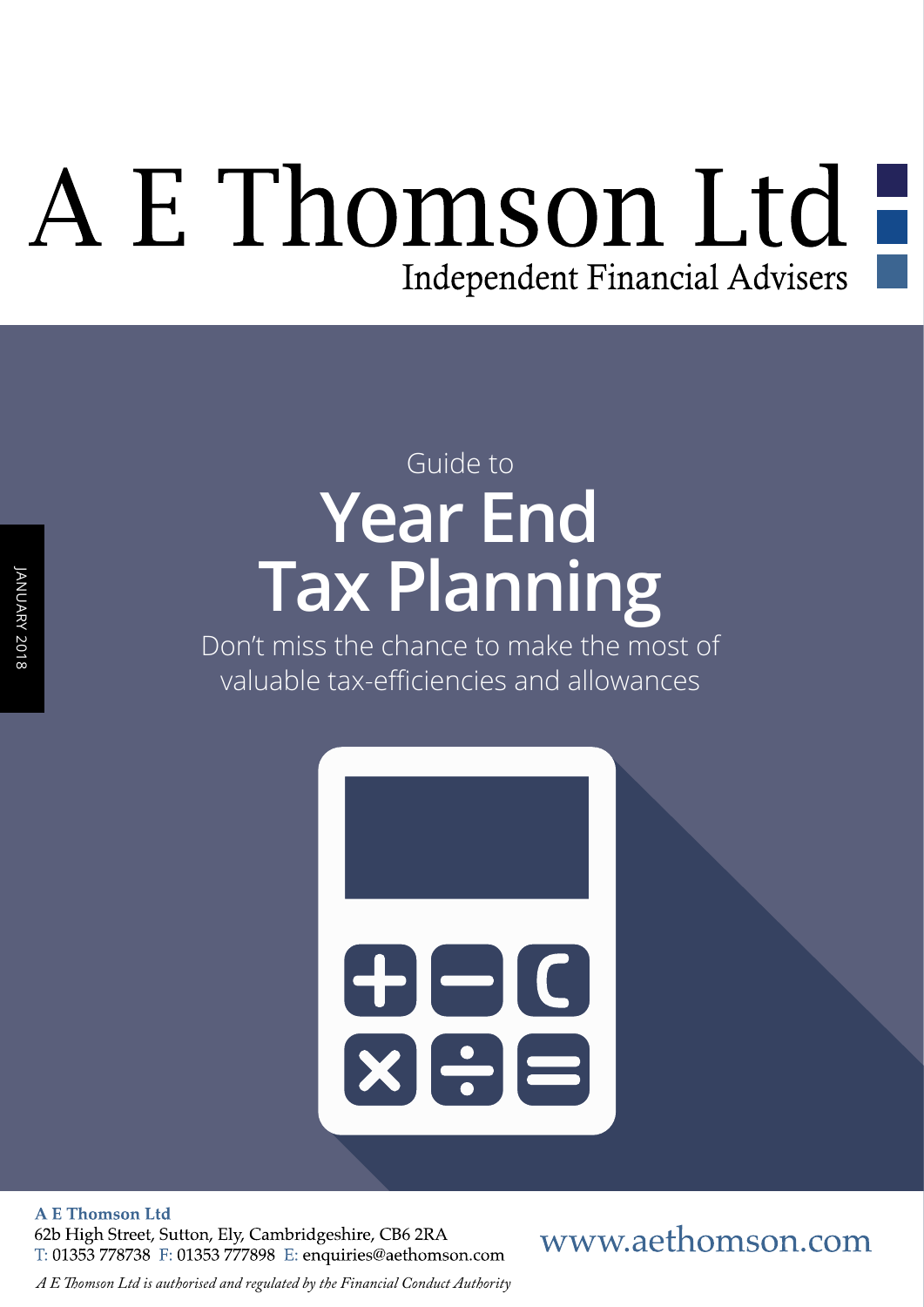# **Guide to Year End Tax Planning**

## Don't miss the chance to make the most of valuable tax-efficiencies and allowances

It's important to take the time to give your finances a year-end check-up. The 2017/18 tax year ends on 5 April 2018, with the new tax year beginning the following day, on 6 April. These are important dates for fnancial planning, so it's important you don't miss the chance to make the most of valuable tax-efficiencies and allowances.

Time is running out to make important planning moves before this tax year's end, so don't delay – we've provided some of the key areas that could help you make the most of your money.

#### **MAXIMISE YOUR INDIVIDUAL SAVINGS ACCOUNT (ISA) ALLOWANCE**

The tax-efficient ISA allowance for the current tax year is £20,000 per person. Therefore, a married couple could put away £40,000 before the end of the tax year on 5 April. There is no Capital Gains Tax (CGT) and no tax on UK income, and also no need to declare this on your tax return. If you do not make use of your ISA allowances, they cannot be carried forward to the new tax year.

Children with a Child Trust Fund can also save up to £4,128 in the current tax year, or if they'd prefer to, transfer their savings to a Junior ISA (IISA), which are a tax-efficient way to build up savings for a child.

Any adult under 40 is able to open a new Lifetime ISA (LISA) with a 25% annual bonus paid by the Government on every £1 invested up

to an annual contribution limit of £4,000. LISA contributions can continue up to the age of 50, and funds can be withdrawn tax-efficiently from age 60, or earlier for the purpose of buying a frst home or for use in retirement. If you are buying a home with someone else, you can both take advantage of separate Lifetime ISAs.

#### **DON'T OVERLOOK PENSION CONTRIBUTIONS**

The rules around how much you can pay into a pension have become more complex. But the standard annual allowance is £40,000 per person in the current tax year. The standard allowance can be reduced if you earn above a certain limit or have taken pension benefts previously. You pay contributions net of basicrate Income Tax and your pension provider collects the tax relief from HM Revenue & Customs (HMRC).

Basic-rate tax relief is currently 20%. So, if you contribute £80 a month, £100 will be invested automatically in your plan – that's an additional £20 at no extra cost to you. If you're a higher-rate or additional-rate taxpayer, you can claim the extra relief from HMRC

on your yearly tax return or by asking your tax office to adjust your tax code. The value of any tax relief depends on your individual circumstances. This is essentially free money, so don't miss out.

#### **TAKE YOUR PENSION TO THE MAX**

Carry forward allows you to make use of any annual allowance that you may not have used during the three previous tax years, provided that you were a member of a registered pension scheme. This may be particularly useful if you are self-employed and your earnings change signifcantly each year, or if you're looking to make large pension contributions.

To use carry forward, you must make the maximum allowable contribution in the current tax year (£40,000 in 2017/18), and you can then use unused annual allowances from the three previous tax years, starting with the tax year three years ago. You can't receive tax relief on contributions in excess of your earnings in a tax year, and you only receive higher-rate tax relief to the extent that you have paid it.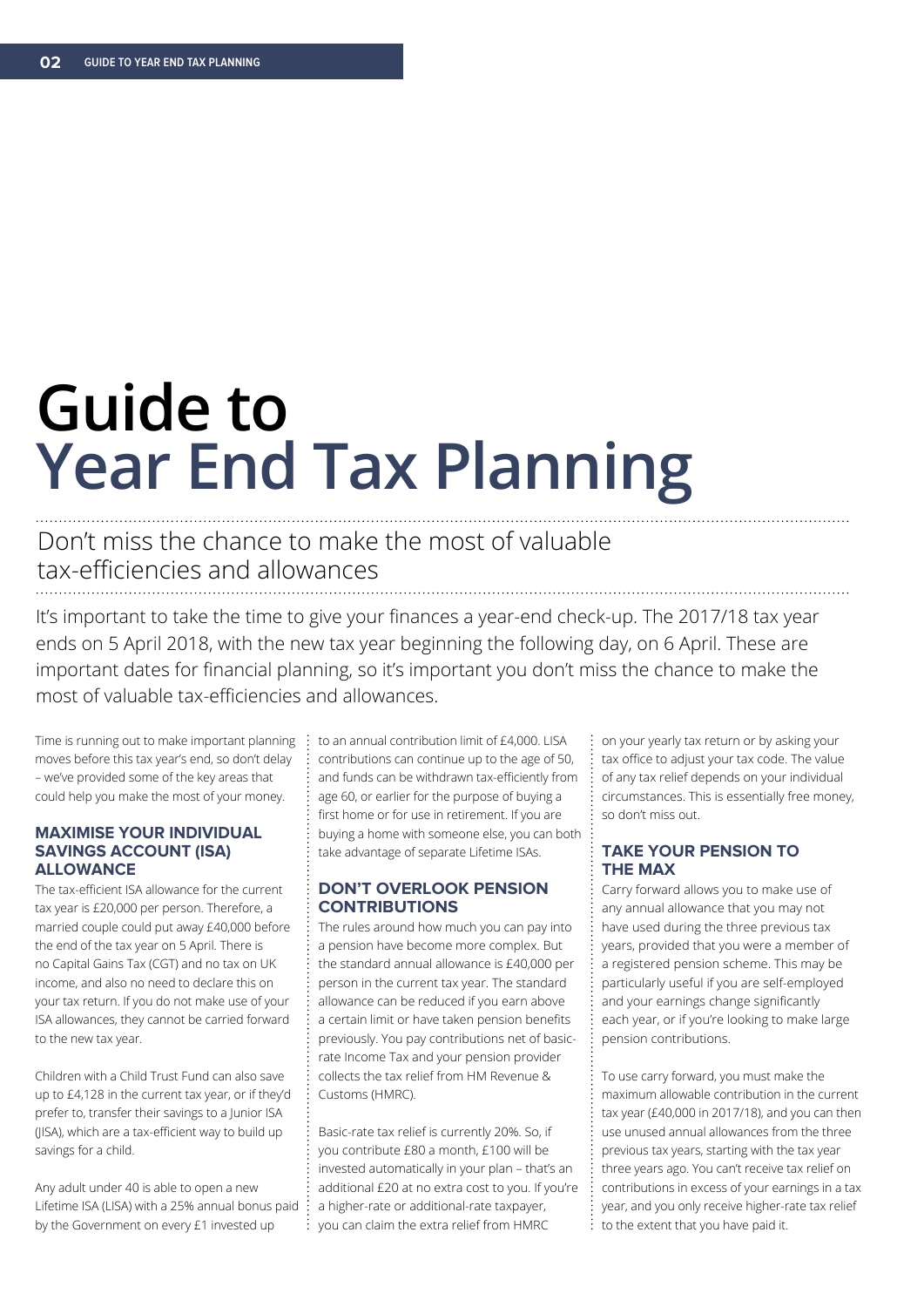### " **PENSION CONTRIBUTIONS AND OTHER TAX PLANNING OPTIONS, SUCH AS PUTTING INCOME PRODUCING ASSETS INTO A LOWER-RATE TAX PAYING SPOUSE'S NAME, COULD BE USED TO REDUCE THIS.**"

#### **CAPITAL GAINS TAX (CGT) ALLOWANCES**

Every individual has an annual CGT allowance which currently enables them to make gains on investments of up to £11,300 free of tax. Any gains in excess of the allowance are charged to CGT at either 18% or 28%, depending on the individual's other total taxable income in the year the gain arises.

If unused, the allowance cannot be carried forward into the next tax year, so it is advisable to use this tax-free allowance each year in order to reduce the risk of incurring a signifcant CGT bill in subsequent years. Married couples can also make use of each other's allowances via a transfer to maximise the tax-efficiency.

By checking your CGT exposure each year, you could reduce future liabilities. If appropriate, consider what's known as a 'Bed and ISA' transaction. This is useful for investments held outside a tax-efficient ISA or pension, where there might be a CGT bill in future. By selling some or all your assets this year and then immediately buying them back within an ISA, you can use this year's CGT allowance to move your investments into a tax-efficient environment. It's important not to realise a proft above the CGT allowance, or to sell more of the investment than you can buy back within your ISA allowance – £20,000 in 2017/18, assuming you haven't used any of it for other purposes.

#### **NEW RULES ON INHERITANCE TAX (IHT)**

The new 'residence nil-rate band' (RNRB) now enables a 'family home' to be passed wholly or partially tax-free on death to direct descendants. The amount of relief will be

phased in over four years and will initially be £100,000 in 2017/18, rising each year thereafter to reach £175,000 in 2020/21. The RNRB is in addition to an individual's own nil-rate band, and any unused nil-rate band may be transferred to a surviving spouse or registered civil partner.

In order to qualify, you must own a property or a share in a property, which you have lived in at some stage and which you leave to your direct descendants (including children, grandchildren or step-children). For estates over £2 million, the RNRB is reduced at the rate of £1 for every £2 over £2 million. In addition, it only applies on death and not on gifts or any other lifetime transfers.

#### **SMALL GIFTS ARE EXEMPT FROM INHERITANCE TAX (IHT)**

Take advantage of exemptions. You can give away up to £3,000 a year, which is known as your 'annual allowance', and this will be immediately exempt from IHT. This exemption can be carried forward for one tax year if unused. Therefore, it is possible for a married couple to gift away as much as £12,000 using the annual exemption, on the basis neither of them have used the exemption already in the current or previous tax year.

In addition, lifetime gifts to any person that do not exceed £250 in a tax year are exempt. Furthermore, lifetime gifts in consideration of marriage are also exempt – for example, parents can gift £5,000, grandparents can gift £2,500 and gifts of up to £1,000 can be paid from others.

#### **ADDITIONAL-RATE TAXPAYERS**

If you earn £100,000 or more, your tax-free personal allowance falls by £1 for every £2 you earn over £100,000. So if you earn £121,200 or more, you won't receive a taxfree personal allowance at all. The additional rate Income Tax (45%) is also charged on earnings over £150,000.

Pension contributions and other tax planning options, such as putting income producing assets into a lower-rate tax-paying spouse's name, could be used to reduce this.

#### **TAX-EFFICIENT INVESTMENTS**

The Enterprise Investment Scheme (EIS), Venture Capital Trusts (VCT) and the Seed Enterprise Investment Scheme are worth a thought. EIS investments offer CGT deferral. With the reduction in most CGT rates, an election to carry back the EIS investment could reduce your tax bill on gains made during 2016/17.

#### **UTILISE YOUR SPOUSE'S PERSONAL ALLOWANCE**

If your spouse is a lower or even non-taxpayer and you have income producing assets (for example, buy-to-let property or even saving accounts), you could put these in their name to lower your overall Income Tax liability.

Married couples and registered civil partners who are basic-rate taxpayers and have not fully utilised their personal allowance can transfer 10% of the basic personal allowance to their other half. The wife / husband / partner receiving the transferred allowance will beneft from a tax reduction of 20% of the transferred amount. Assets can be passed between couples without any CGT liabilities. Transferring assets to joint names can also ensure that both spouses' annual CGT exemptions are fully utilised in a sale.

#### **NO MATTER WHAT KIND OF TAXPAYER YOU ARE, YOU NEED TO PLAN AHEAD**

The 2017/18 tax year is coming to a close, and if appropriate to your particular situation there are some important tax planning issues and opportunities you may wish consider. No matter what kind of taxpayer you are, you need to plan ahead. Once the tax year has already ended, you've lost virtually any flexibility available to you to manage your tax affairs. To find out more or to discuss your situation, please call us – we look forward to hearing from you.

INFORMATION IS BASED ON OUR CURRENT UNDERSTANDING OF TAXATION LEGISLATION AND REGULATIONS. ANY LEVELS AND BASES OF, AND RELIEFS FROM, TAXATION ARE SUBJECT TO CHANGE.

THE VALUE OF INVESTMENTS AND INCOME FROM THEM MAY GO DOWN. YOU MAY NOT GET BACK THE ORIGINAL AMOUNT INVESTED.

PAST PERFORMANCE IS NOT A RELIABLE INDICATOR OF FUTURE PERFORMANCE.